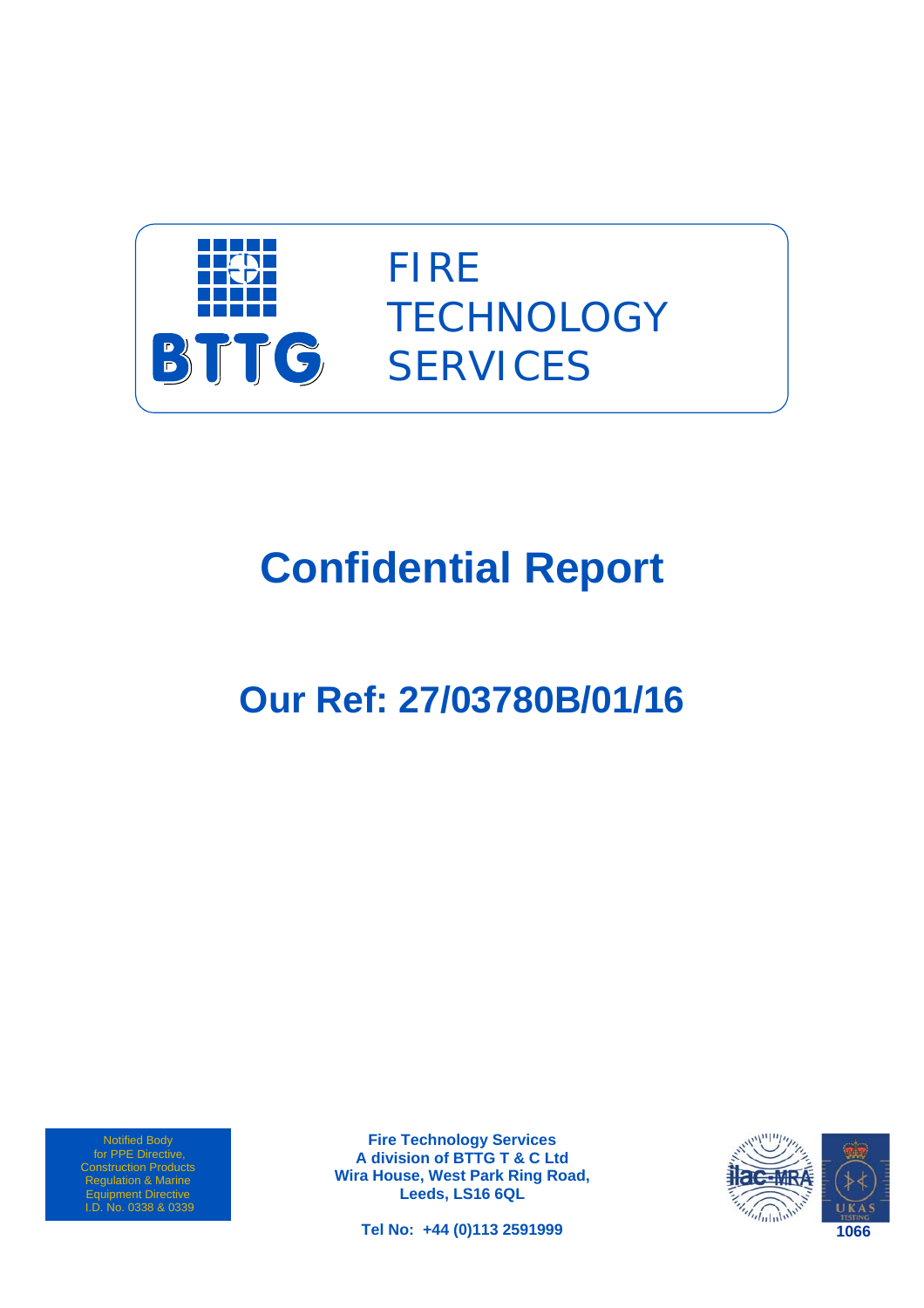

> Tel: +44 (0)113 259 1999 Web:http://www.bttg.co.uk Email:CSLeeds@bttg.co.uk

| 4 February 2016                       |                                                                                                                            |
|---------------------------------------|----------------------------------------------------------------------------------------------------------------------------|
| Our Ref: 27/03780B/01/16<br>Your Ref: | Page 1 of 8                                                                                                                |
| Client:                               | Kvadrat A/S<br>Lundbergsvej 10<br>8400 Ebeltoft<br>Denmark                                                                 |
| Job Title:                            | Fire Test on One Sample of Fabric                                                                                          |
| <b>Clients Order Ref:</b>             | --                                                                                                                         |
| Date of Receipt:                      | 20 January 2016                                                                                                            |
| Description of Sample:                | One sample of fabric, referenced: Field, 100% Trevira CS.                                                                  |
| Work Requested:                       | Fire Technology Services were requested to carry out a fire test on<br>the sample supplied to BS EN 1021 Parts 1 & 2;2014. |

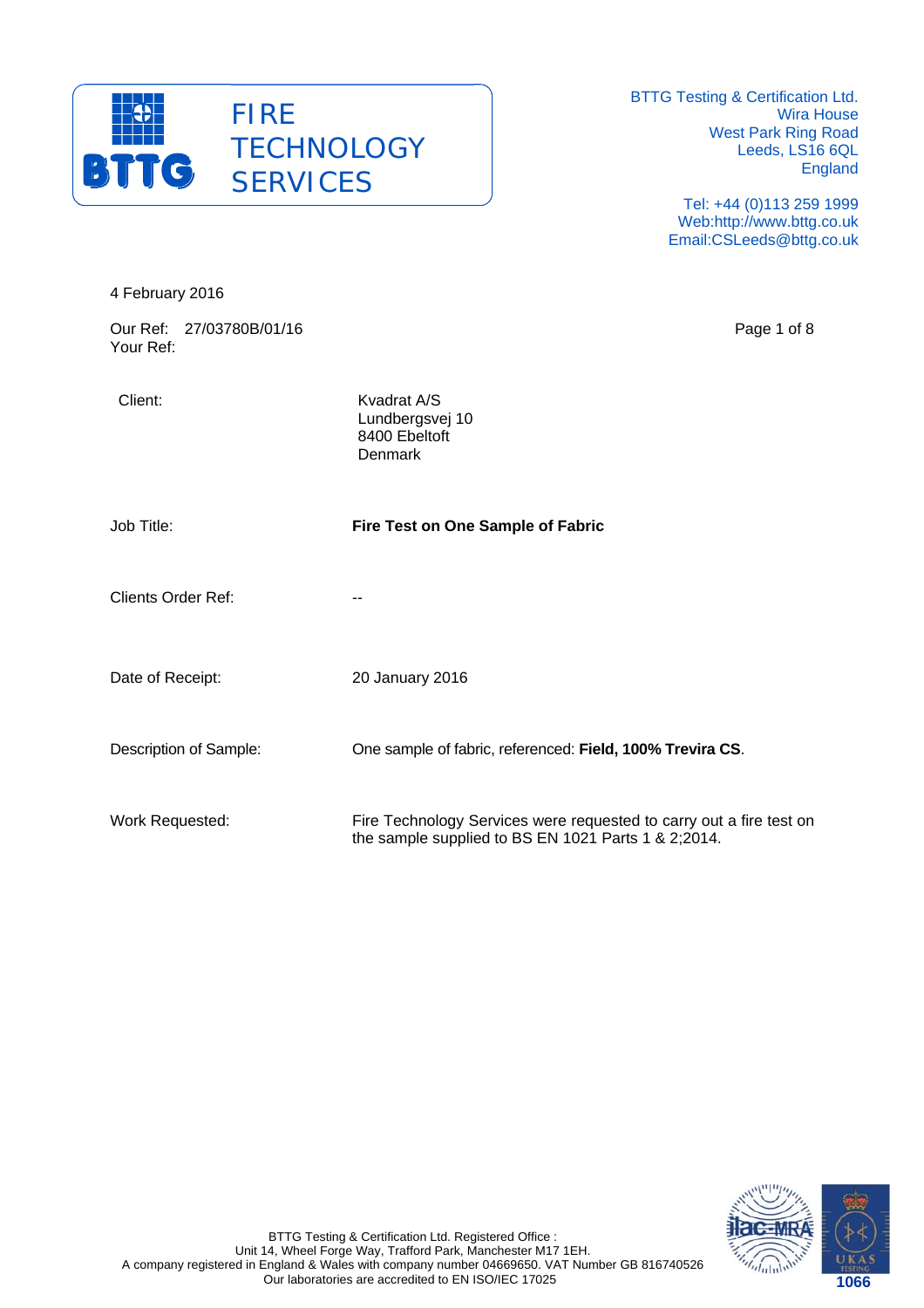

> Tel: +44 (0)113 259 1999 Web:http://www.bttg.co.uk Email:CSLeeds@bttg.co.uk

4 February 2016 Page 2 of 8

Our Ref: 27/03780B/01/16 Your Ref:

#### **Kvadrat A/S**

#### **FIRE TESTS ACCORDING TO BS EN 1021-1:2014 Assessment of the ignitability of upholstered furniture. Part I. Ignition Source : Smouldering cigarette**

#### **Date of Test: 04/02/2016**

#### **Conditioning**

The sample was water-soaked and dried in accordance with Annex D of this standard. After drying the sample was conditioned for at least 16 hours at a temperature of  $23\pm2\degree$ C and relative humidity of  $50\pm5\%$ .

The sample was tested in a room of volume 25m<sup>3</sup> and 21<sup>o</sup>C.

#### **Procedure**

The test was carried out in accordance with BS EN 1021-1:2014. The sponsor sampled the material and the specimens were cut from the sample received to the dimensions set out in the standard.

The specimens were mounted over fillings of combustion modified high resilience foam of density about  $35kg/m<sup>3</sup>$ .

Tests were made using ignition source 0.

#### **Requirements**

The specimens shall not:-

#### Smouldering Criteria

- a) display escalating combustion requiring active extinction.
- b) smoulder or burn until it is essentially consumed within the test duration.
- c) smoulder or burn to the extremities of the specimen, or through the full thickness, within the duration of the test.
- d) smoulder for more than one hour.
- e) on final examination, show evidence of progressive smouldering.

#### Flaming Criteria

a) show evidence of flaming initiated by a smouldering source.

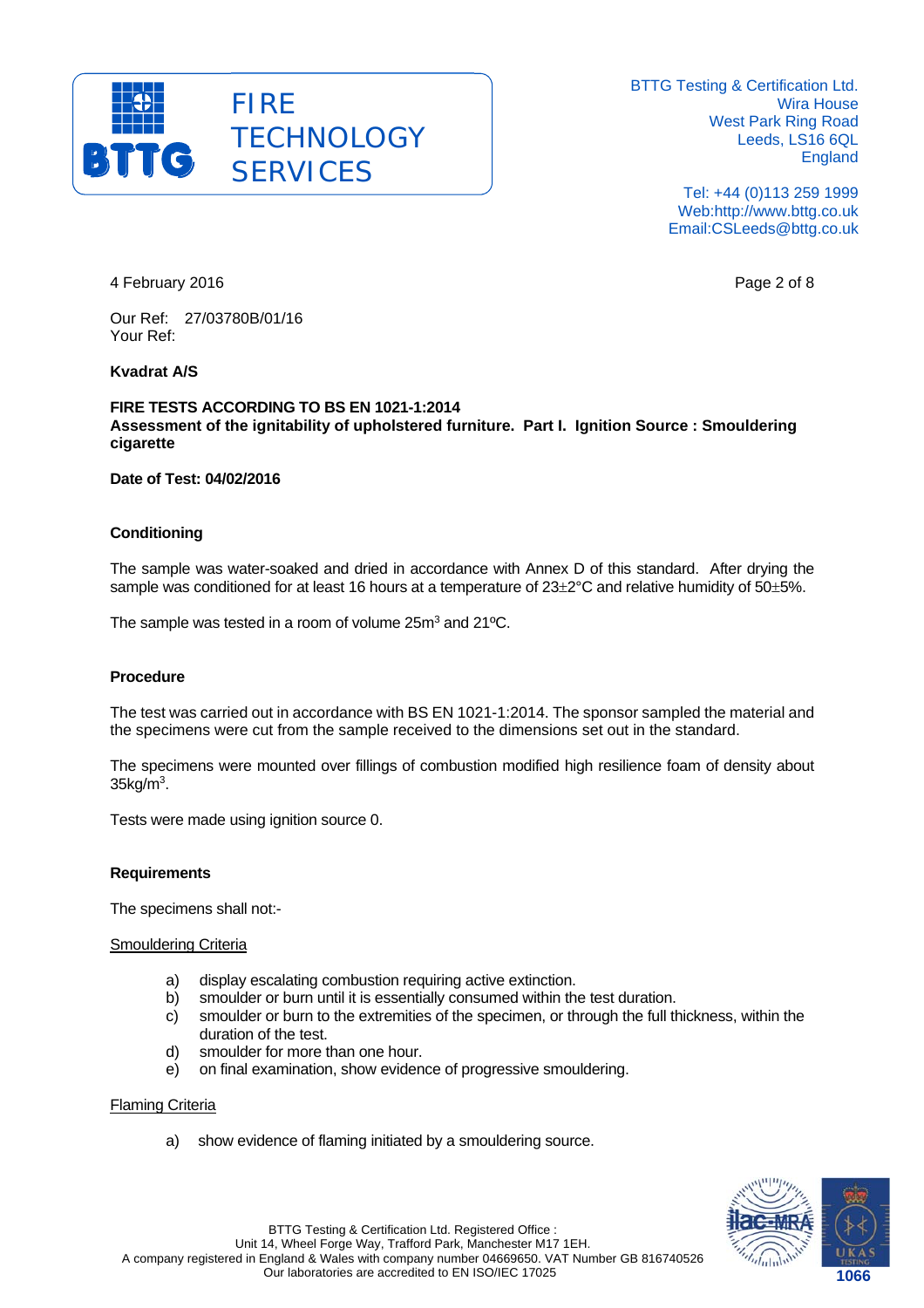

> Tel: +44 (0)113 259 1999 Web:http://www.bttg.co.uk Email:CSLeeds@bttg.co.uk

4 February 2016 Page 3 of 8

Our Ref: 27/03780B/01/16 Your Ref:

#### **Kvadrat A/S**

#### **Results**

|                                                              | Cigarette      |     |                |          |
|--------------------------------------------------------------|----------------|-----|----------------|----------|
|                                                              | 1              | 2   | 3 <sup>1</sup> | Comments |
| <b>Smouldering Criteria (Yes/No)</b>                         |                |     |                |          |
| Unsafe escalating combustion                                 | No.            | No. |                |          |
| Test assembly consumed                                       | No.            | No. |                |          |
| Smoulders to extremities                                     | No.            | No. |                |          |
| Smoulders through thickness                                  | No.            | No. |                |          |
| Smoulders more than1 hour                                    | No.            | No. |                |          |
| In final examination, presence of<br>progressive smouldering | N <sub>o</sub> | No. |                |          |
| Ignitability Performance (Yes/No)                            |                |     |                |          |
| Occurrence of flames                                         | No.            | No. |                |          |
| Ignition / Non Ignition (I/NI)                               | ΝI             | ΝI  | --             |          |

<sup>1</sup> Results for cigarette 3, only if applicable.

#### **Note**

The test results relate only to the ignitability of the combination of materials under the particular conditions of test; they are not intended as a means of assessing the full potential fire hazard of the materials in use.

#### **Comments**

A NI designation indicates that the sample meets the performance requirements of BS EN 1021-1.

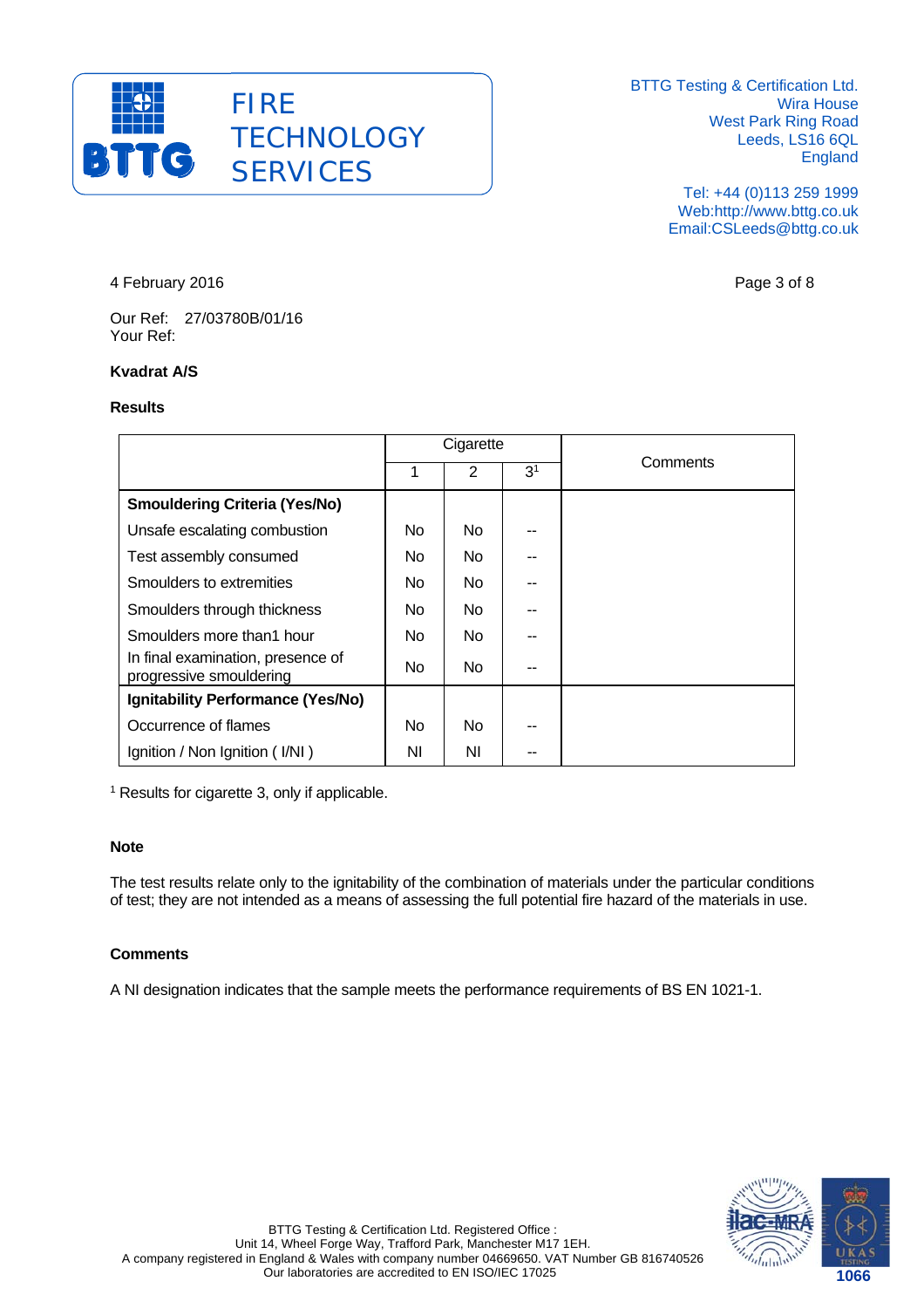

> Tel: +44 (0)113 259 1999 Web:http://www.bttg.co.uk Email:CSLeeds@bttg.co.uk

4 February 2016 **Page 4 of 8** Page 4 of 8

Our Ref: 27/03780B/01/16 Your Ref:

#### **Kvadrat A/S**

**FIRE TESTS ACCORDING TO BS EN 1021-2:2014 Assessment of the ignitability of upholstered furniture. Part 2. Ignition Source : Match flame equivalent.** 

#### **Date of Test: 04/02/2016**

#### **Conditioning**

The sample was water-soaked and dried in accordance with Annex D of this standard. After drying the sample was conditioned for at least 16 hours at a temperature of  $23\pm2\degree$ C and relative humidity of  $50\pm5\%$ .

The sample was tested in a room of volume 25m<sup>3</sup> and 21°C.

#### **Procedure**

The test was carried out in accordance with BS EN 1021-2:2014. The sponsor sampled the material and the specimens were cut from the sample received to the dimensions set out in the standard.

The specimens were mounted over fillings of combustion modified high resilience foam of density about  $35$ kg/m<sup>3</sup>.

Tests were made using ignition source 1.

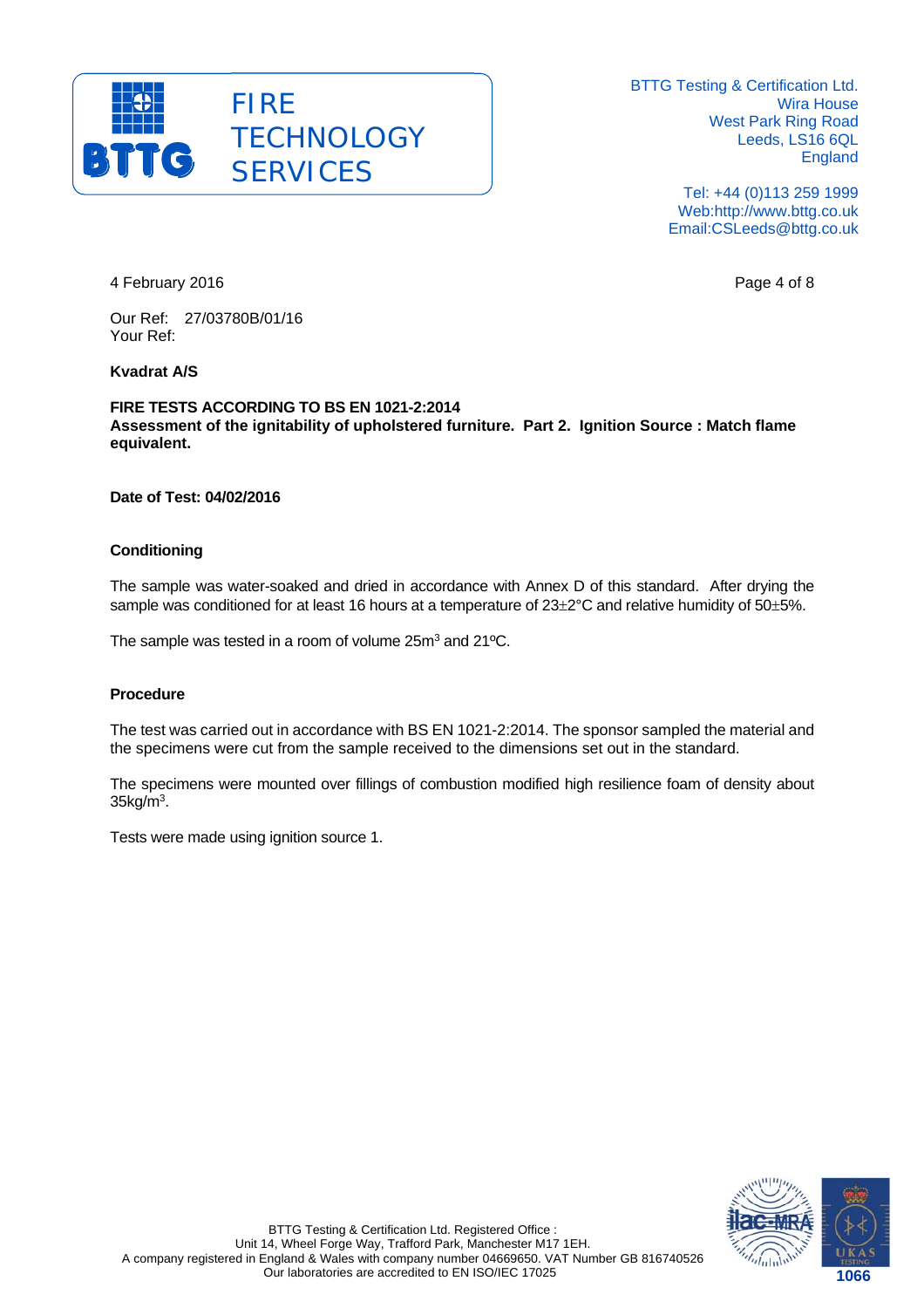

> Tel: +44 (0)113 259 1999 Web:http://www.bttg.co.uk Email:CSLeeds@bttg.co.uk

4 February 2016 Page 5 of 8

Our Ref: 27/03780B/01/16 Your Ref:

#### **Kvadrat A/S**

#### **Requirements**

The specimens shall not:-

#### Smouldering Criteria

- a) display escalating combustion requiring active extinction.
- b) smoulders until it is essentially consumed within the test duration.
- c) smoulder to the extremities of the specimen, or through the full thickness, within the duration of the test.
- d) smoulder for more than one hour.
- e) show evidence of charring, other than discolouration, for more than 100mm in any direction apart from the nearest part of the original position of the source.

#### Flaming Criteria

- a) display escalating combustion requiring active extinction.
- b) burns until it is essentially consumed within the test duration.
- c) burns to the extremities of the specimen, or through the full thickness, within the duration of the test.
- d) exhibit any flaming for more than 120 seconds after removal of the burner tube.

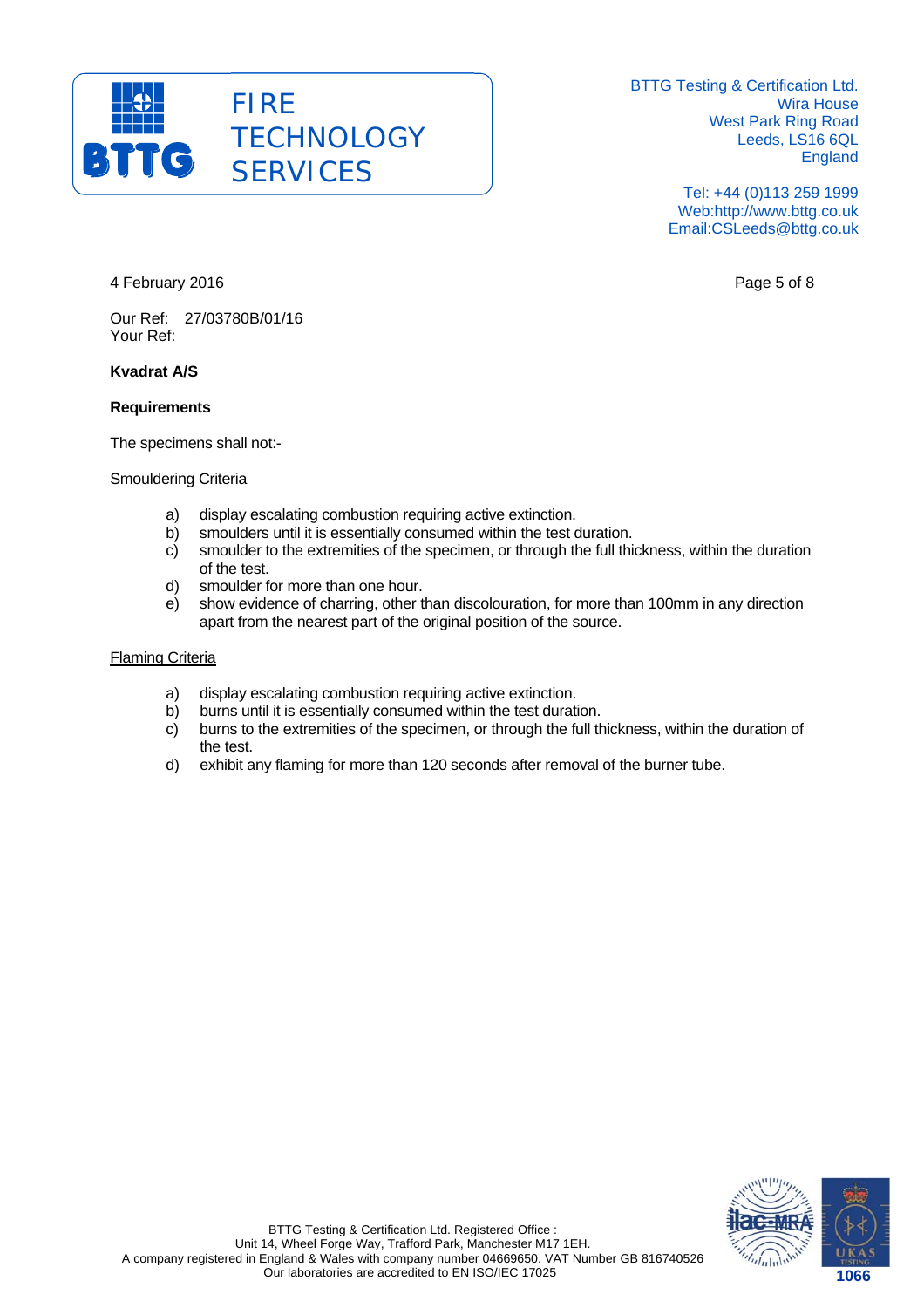

> Tel: +44 (0)113 259 1999 Web:http://www.bttg.co.uk Email:CSLeeds@bttg.co.uk

4 February 2016 **Page 6 of 8** 

Our Ref: 27/03780B/01/16 Your Ref:

#### **Kvadrat A/S**

#### **Results**

|                                                              | Match Flame<br>Equivalent |     | Comments |
|--------------------------------------------------------------|---------------------------|-----|----------|
|                                                              |                           | 2   |          |
| <b>Smouldering Criteria (Yes/No)</b>                         |                           |     |          |
| Unsafe escalating combustion                                 | No.                       | No  |          |
| Test assembly consumed                                       | No.                       | No  |          |
| Smoulders to extremities                                     | <b>No</b>                 | No. |          |
| Smoulders through thickness                                  | No.                       | No. |          |
| Smoulders more than 1 hour                                   | No.                       | No  |          |
| In final examination, presence of<br>progressive smouldering | No.                       | No. |          |
|                                                              |                           |     |          |
| Ignitability Performance (Yes/No)                            |                           |     |          |
| Unsafe escalating combustion                                 | No.                       | No  |          |
| Test assembly consumed                                       | <b>No</b>                 | No  |          |
| Flames to extremities                                        | No.                       | No  |          |
| Flames through thickness                                     | No.                       | No. |          |
| Flames longer than 120 seconds                               | No.                       | No. |          |
| Ignition / Non Ignition (I/NI)                               | ΝI                        | ΝI  |          |

#### **Note**

The test results relate only to the ignitability of the combination of materials under the particular conditions of test; they are not intended as a means of assessing the full potential fire hazard of the materials in use.

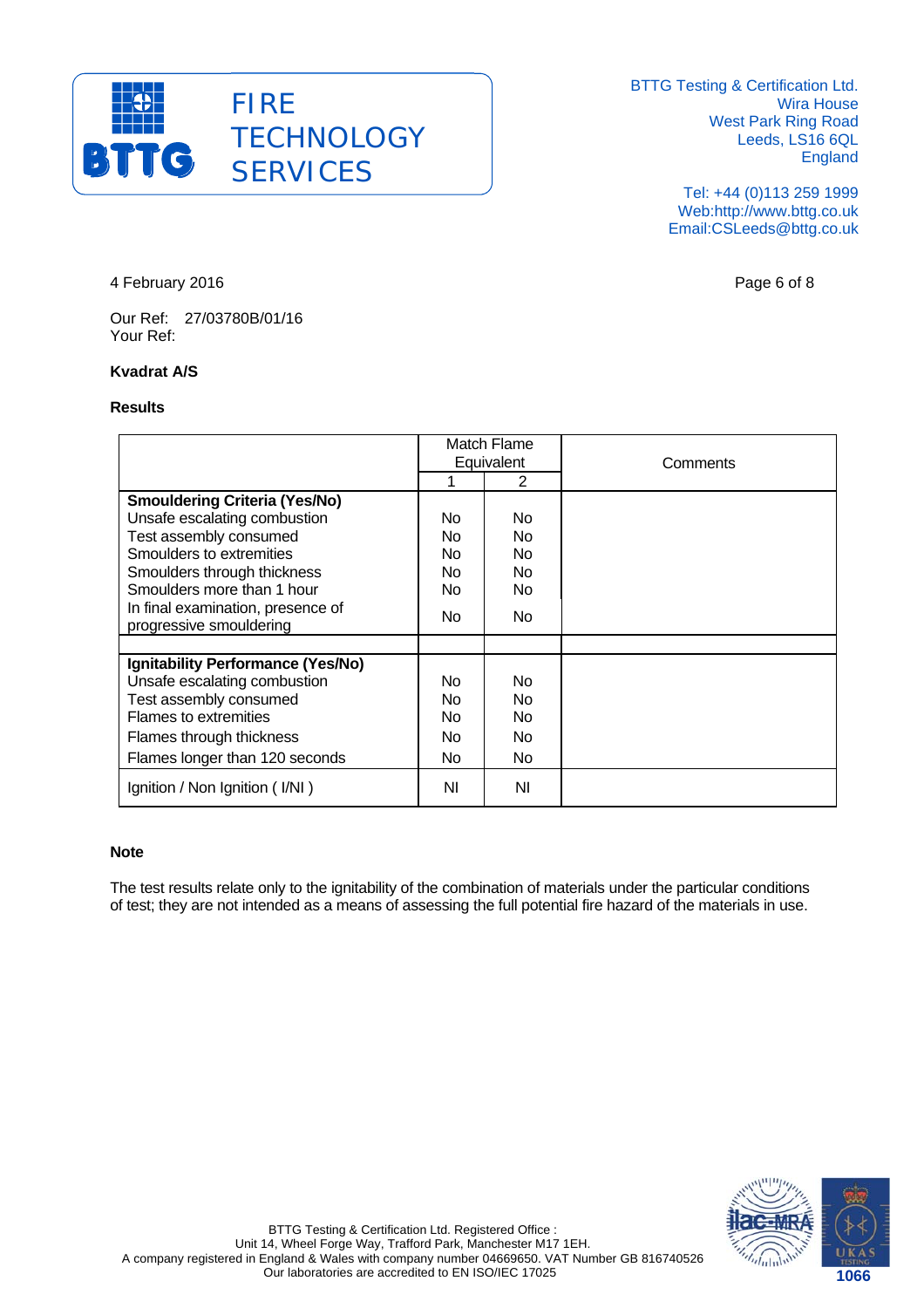

> Tel: +44 (0)113 259 1999 Web:http://www.bttg.co.uk Email:CSLeeds@bttg.co.uk

4 February 2016 **Page 7 of 8** 

Our Ref: 27/03780B/01/16 Your Ref:

#### **Kvadrat A/S**

#### **Comments**

A NI designation indicates that the sample meets the performance requirements of BS EN 1021-2.

Uncertainty of measurement has not been taken into account when presenting the test result. The relevant uncertainty value is included as an annex which forms an integral part of the report.

|                   | B Marsden (Mrs), Fire Technician |  |
|-------------------|----------------------------------|--|
|                   |                                  |  |
| Countersigned by: | P Doherty, Operational Head      |  |
|                   |                                  |  |

Enquiries concerning this report should be addressed to Customer Services.